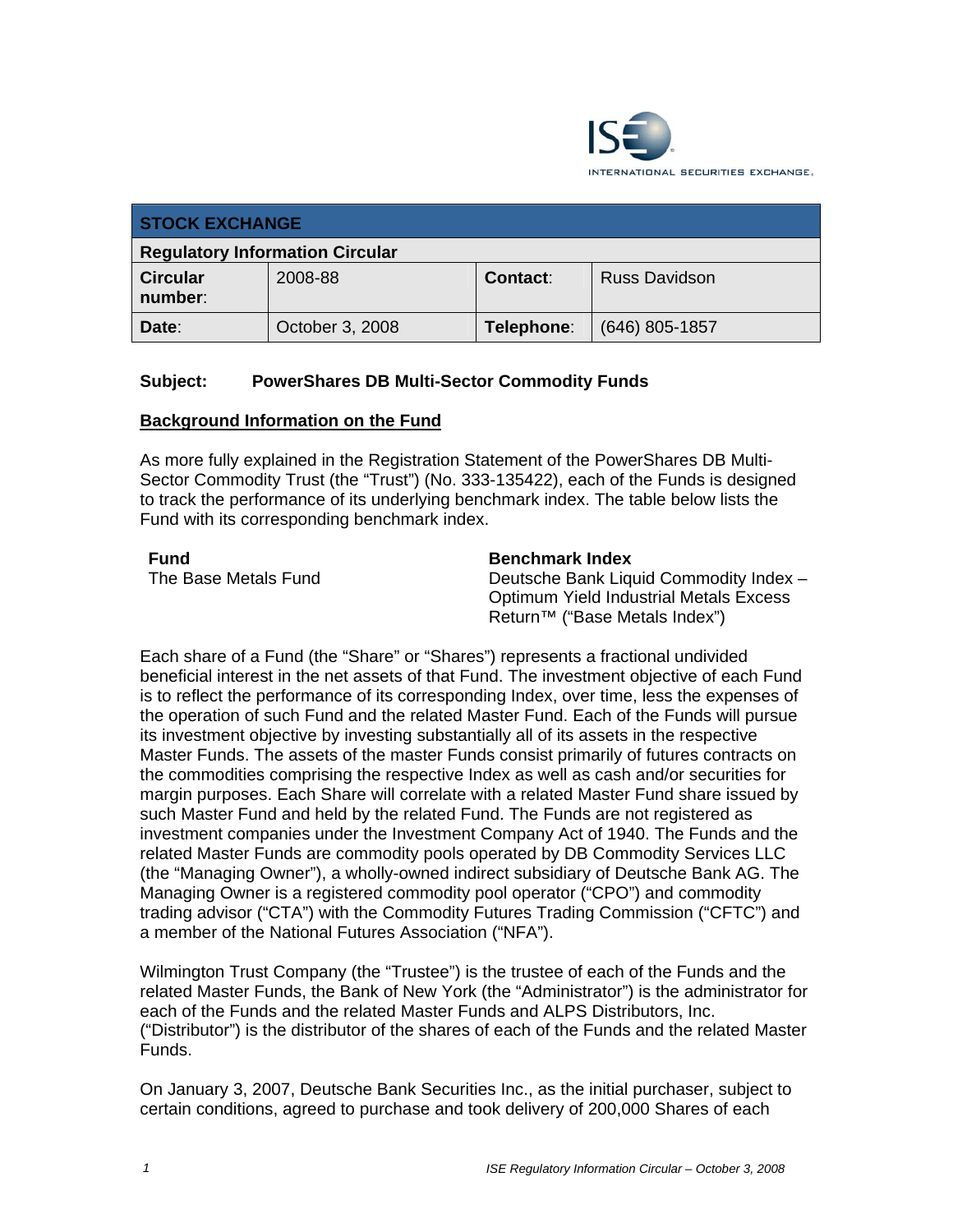Fund, which comprise the initial Baskets, at a purchase price of \$25.00 per Share. The Funds will issue shares on a continuous basis to Authorized Participants1. Each Fund will issue and redeem shares only in blocks of 200,000 Shares or integral multiples thereof to Authorized Participants. A block of 200,000 Shares is called a "Basket." These transactions will be in exchange for a Cash Deposit Amount equal to 200,000 multiplied by the net asset value ("NAV") per Share of a Fund determined on each business day by the Administrator.

Initially, the Cash Deposit Amount for each Fund will be approximately \$5 million. The Administrator will determine a Cash Deposit Amount for a given business day by multiplying the NAV for each Share by the number of Shares in each Basket (200,000). Only registered broker-dealers that become Authorized Participants by entering into a participant agreement with the Managing Owner and the respective Funds may purchase or redeem Baskets. Shares will be offered to the public from time to time at prices that will reflect, among other things, the prices of the underlying futures contracts comprising the related Index and the trading price of the Shares on the Amex at the time of the offer. Market prices for the Shares may be different from the NAV per Share. Except when aggregated in Baskets, Shares are not redeemable securities.

### **Other Information**

The NAV of a Fund is obtained by subtracting the related trust's liabilities on any day from the total assets of the related Master Fund. The NAV per Share is obtained by dividing the NAV of the related Fund on a given day by the number of Shares outstanding on that date. On each day on which the American Stock Exchange ("Amex") is open for regular trading, shortly after 4:00 p.m. Eastern time ("ET"), the Administrator will determine the NAV and NAV per Share. The Administrator will value all futures contracts held by each of the Master Funds on the basis of their then current market value. However, if a futures contract on a trading day cannot be liquidated due to the operation of daily limits or other rules of an exchange upon which such futures contract is traded, the settlement price on the most recent trading day on which futures contract could have been liquidated will be used in determining NAV.

Shortly after 4:00 p.m. ET each business day, the Administrator will determine the Basket Amounts for orders placed by Authorized Participants received before 4:00 p.m. ET that day. Purchase orders are irrevocable. Baskets are issued as of 10:00 a.m. ET, on the business day immediately following the purchase order date (T+1) at NAV per share as of the closing time of Amex or the last futures exchange to close on which the respective Index commodities are traded, whichever is later, on the purchase order date if the required payment has been timely received. The Cash Deposit Amounts and the NAVs are communicated by the Administrator to all Authorized Participants via facsimile or electronic mail message and will be available on the Index Sponsor's website at http://index.db.com. The most recently reported NAV for the Shares and the Basket Amount will also be available on Amex's website (http://www.amex.com).

The Funds' expense ratios (expressed as a percentage of net assets), in the absence of any extraordinary expenses and liabilities, are expected to be up to the amounts set forth in the table below.

#### **Fund Expense Ratio Expense Ratio**

The Precious Metals Fund **Contract Contract Contract Contract Contract Contract Contract Contract Contract Contract Contract Contract Contract Contract Contract Contract Contract Contract Contract Contract Contract Contrac**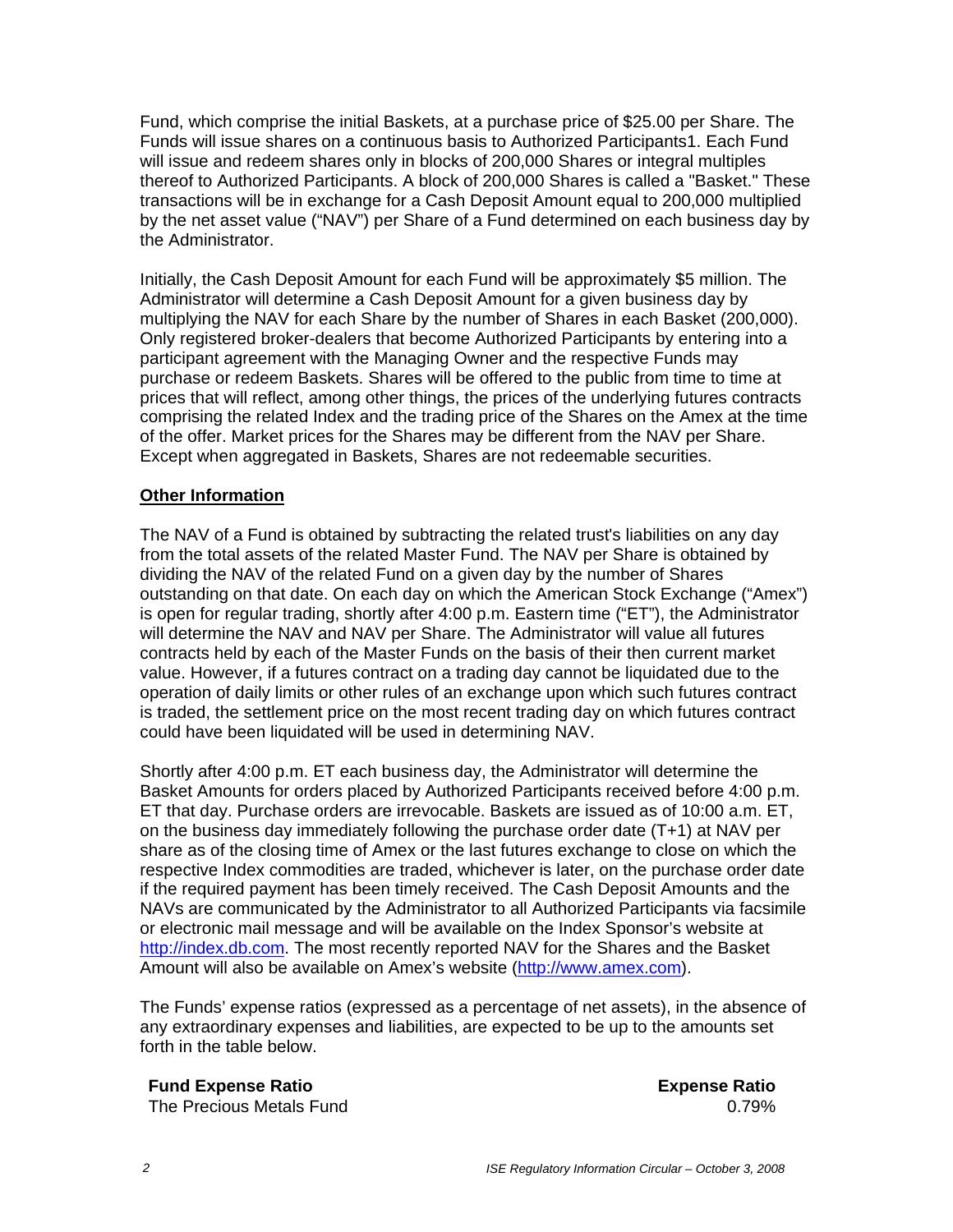The expense ratios of each Fund may be lower based on actual expenses incurred. DTC serves as securities depository for the Shares, which may be held only in bookentry form; stock certificates will not be issued. DTC, or its nominee, is the record or registered owner of all outstanding shares of the Funds.

The registration statement for the Funds provides a complete description of the various fees and expenses for the Shares. For a complete description of the Fund, visit www.dbcfund.db.com.

#### **Indicative Fund Value**

In order to provide updated information relating to the Funds for use by investors, professionals and persons wishing to create or redeem Shares, Amex will disseminate through the facilities of Consolidated Tape Association ("CTA"), an updated Indicative Fund Value (the "Indicative Fund Value") for each of the Funds. The Indicative Fund Values will be disseminated on a per Share basis every 15 seconds during regular Amex trading hours of 9:30 a.m. to 4:15 p.m. ET under the index symbol "DBLCI-OY Precious Metals ER", for the Precious Metals Fund. The Indicative Fund Value will be calculated based on the cash required for creations and redemptions (i.e. NAV per Share x 200,000) adjusted to reflect the price changes of the respective Index commodities through investments held by the related Master Fund. The Indicative Fund Value will not reflect price changes to the price of an underlying commodity between the close of trading of the futures contract at the relevant futures exchange and the close of trading on the Exchange at 4:00 p.m. ET. The value of a Share may accordingly be influenced by non-concurrent trading hours between the Exchange and the various futures exchanges on which the futures contracts based on the Index commodities are traded. The Indicative Fund Values on a per Share basis should not be viewed as a real time update of the related NAVs, which are calculated only once a day by the Administrator.

### **Purchases and Redemptions in Creation Unit Size**

Equity EAMs are hereby informed that procedures for purchases and redemptions of Shares in Baskets are described in the prospectus for a Fund, and that Shares are not individually redeemable but are redeemable only in Baskets or multiples thereof.

#### **Information About the Underlying Index**

Each of the underlying benchmark Indexes are structured to reflect changes in market value over time in certain sectors of commodities. For a full description of each Index, members and member organizations are referred to the Trust's Registration Statement. DB London calculates the Indexes on both an excess return basis and a total return basis. The excess return calculation reflects the change in market value over time whether positive or negative, of the applicable underlying commodity futures only. The total return calculation reflects the sum of the change in market value over time, whether positive or negative, of the applicable underlying commodity futures plus the return on 3 month U.S. Treasury bills. The Indexes will be calculated and disseminated every 15 seconds through Bloomberg, Reuters and on the DB London website at http://index.db.com.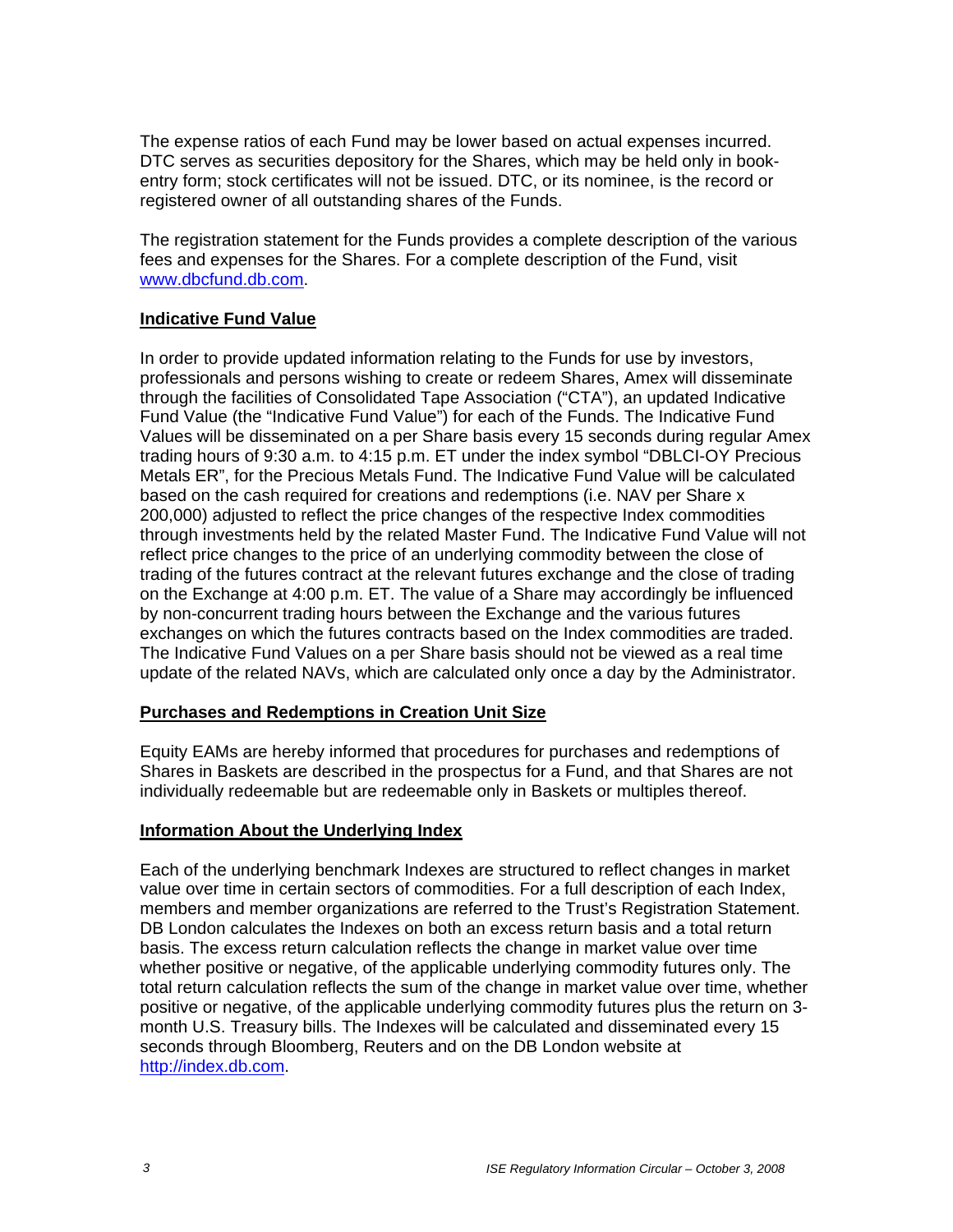The futures contracts on the Index commodities are rolled during the period in which the related Index is re-weighted. The Index Sponsor reviews and re-weights each Index on a quarterly basis, in accordance with its rules. The futures contracts held by the Funds are, therefore, three (3) months in duration. Each Index re-weighting period takes place just prior to the third Wednesday in each of March, June, September, and December. The futures contracts on the Index commodities are rolled during the index re-weighting period, which will occur over the fourth and third business days prior to each of the previously mentioned days.

The daily settlement prices for the futures contracts on the Index commodities are publicly available on the websites of the futures exchanges trading the particular contracts. The futures contracts in which the Master Funds currently expect to invest are traded on the ICE, CBOT, LME, NYBOT or NYMEX. In addition, various data vendors and news publications publish futures prices and data. The futures quotes and last sale information for the commodities underlying the Indexes are also widely disseminated through a variety of market data vendors worldwide, including Bloomberg and Reuters.

In addition, complete real-time data for such futures is available by subscription from Reuters and Bloomberg. The specific contract specifications for the futures contracts are also available from the futures exchanges on their websites as well as other financial informational sources.

There is no regulated source of last sale information regarding physical commodities. The Securities and Exchange Commission has no jurisdiction over the trading of physical commodities such as aluminum, gold, crude oil, heating oil, corn or wheat, nor does it have jurisdiction over trading of commodity futures contracts or options on commodity futures contracts.

### **Principal Risks**

Equity EAMs are referred to the Trust's Registration Statement for a description of risks associated with an investment in the Shares of a Fund. Because the Shares are created to reflect the performance of the related Indexes, these risks include the risk that market price of the Shares will be subject to fluctuations similar to those affecting the futures contracts on the underlying commodities that comprise the relevant Index. Owners of the Shares will not have the protections normally associated with ownership of shares in an investment company registered under the Investment Company Act of 1940 but will have the protections afforded by the Commodity Exchange Act to investors in CFTC-regulated commodity pools. The Funds have perpetual durations unless terminated earlier in certain circumstances. If certain events occur, at any time, the Trustee will be required to terminate the affected Fund. In addition, as noted in the prospectus, Shares trade at market prices that may differ from NAV. The NAV of the Shares will fluctuate with changes in the market value of the Funds' assets. The trading prices of the Shares will fluctuate in accordance with changes in the NAV as well as market supply and demand. The amount of the discount or premium in the trading price relative to the NAV per Share may be influenced by non-concurrent trading hours between the major commodity futures markets and ISE. While the Shares will trade on the Exchange until 4:00 p.m. ET, liquidity in the market for the futures contracts on the underlying commodities comprising the related Index will be reduced after the close of the major commodity futures markets.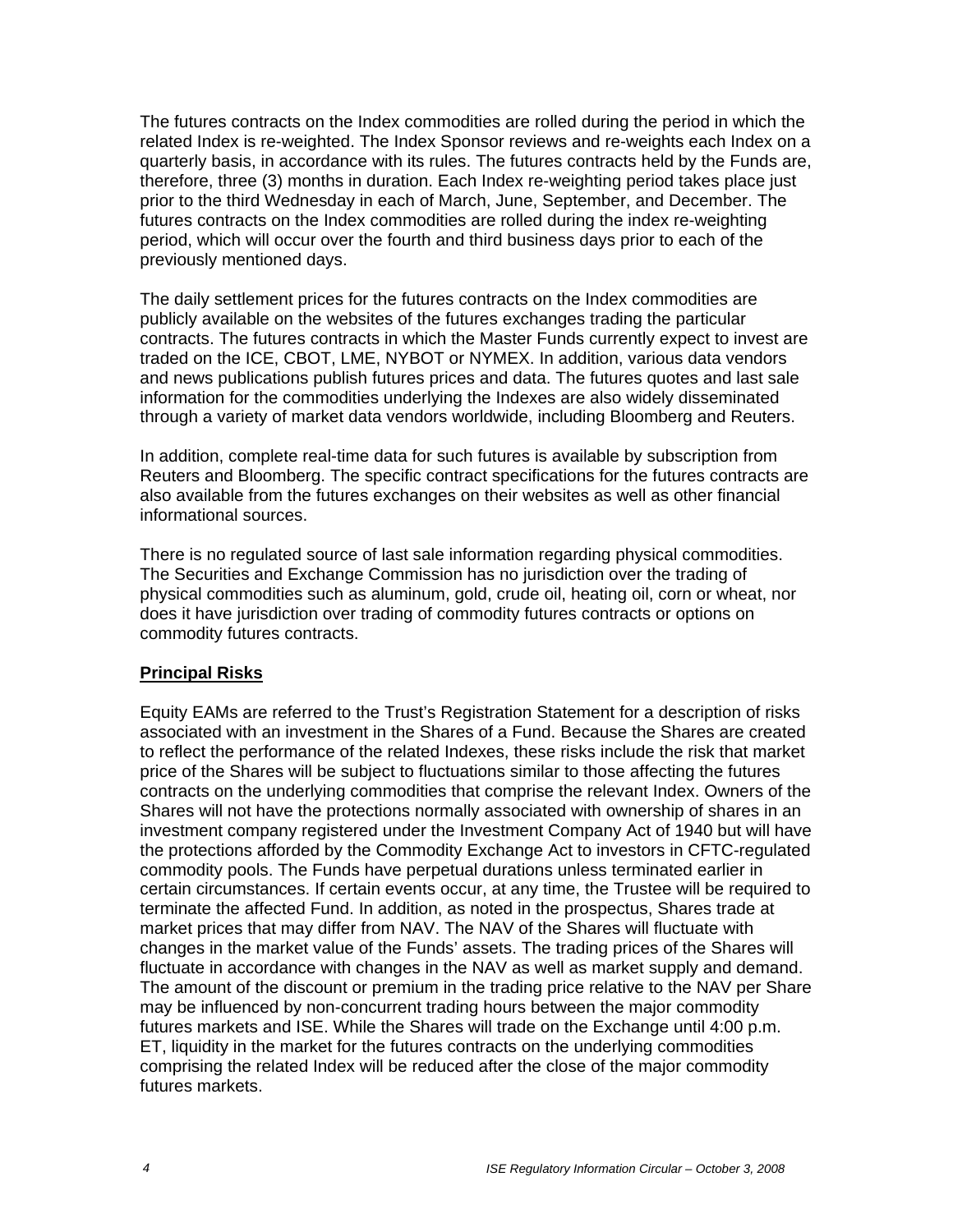## **Exchange Rules Applicable to Trading in the Shares**

The Shares are considered equity securities, thus rendering trading in the Shares subject to the Exchange's existing rules governing the trading of equity securities.

## **Trading Hours**

The Shares will trade on ISE between 9:00 a.m. and 4:00 p.m. ET.

Equity EAMs trading the Shares during the Pre-Market Session are exposed to the risk of the lack of the calculation or dissemination of underlying index value or intraday indicative value ("IIV"). For certain derivative securities products, an updated underlying index value or IIV may not be calculated or publicly disseminated in the Pre-Market hours. Since the underlying index value and IIV are not calculated or widely disseminated during Pre-Market hours, an investor who is unable to calculate implied values for certain derivative securities products during Pre-Market hours may be at a disadvantage to market professionals.

## **Trading Halts**

ISE will halt trading in the Shares of a Trust in accordance with ISE Rule 2101(a)(2)(iii). The grounds for a halt under this Rule include a halt by the primary market because it stops trading the Shares and/or a halt because dissemination of the IIV or applicable currency spot price has ceased, or a halt for other regulatory reasons. In addition, ISE will stop trading the Shares of a Trust if the primary market de-lists the Shares.

### **Delivery of a Prospectus**

Pursuant to federal securities laws, investors purchasing Shares must receive a prospectus prior to or concurrently with the confirmation of a transaction. Investors purchasing Shares directly from the Fund (by delivery of the Deposit Amount) must also receive a prospectus.

Prospectuses may be obtained through the Distributor or on the Fund's website. The Prospectus does not contain all of the information set forth in the registration statement (including the exhibits to the registration statement), parts of which have been omitted in accordance with the rules and regulations of the SEC. For further information about the Fund, please refer to the Trust's registration statement.

# **Relief From the Operation of CFTC Rules 4.21, 4.22 and 4.23**

The Commodity Futures Trading Commission's ("CFTC") Division of Clearing and Intermediary Oversight (the "CFTC Division") issued a letter dated July 12, 2006 (the "Relief Letter") granting exemptive relief to the Managing Owner from CFTC Rules 4.21, 4.22 and 4.23. Specifically, the CFTC Division exempted the Managing Owner in connection with the operation of the Fund from: (1) the requirement of CFTC Rule 4.21(b) to obtain a signed acknowledgment of receipt of a disclosure document prior to accepting funds, securities or property from a prospective pool participant with respect to sales of Shares by Authorized Participants when Authorized Participants create additional Baskets, subsequent to the effectiveness of the registration statement; (2) the requirements of CFTC Rule 4.22 to deliver monthly account statements to purchasers of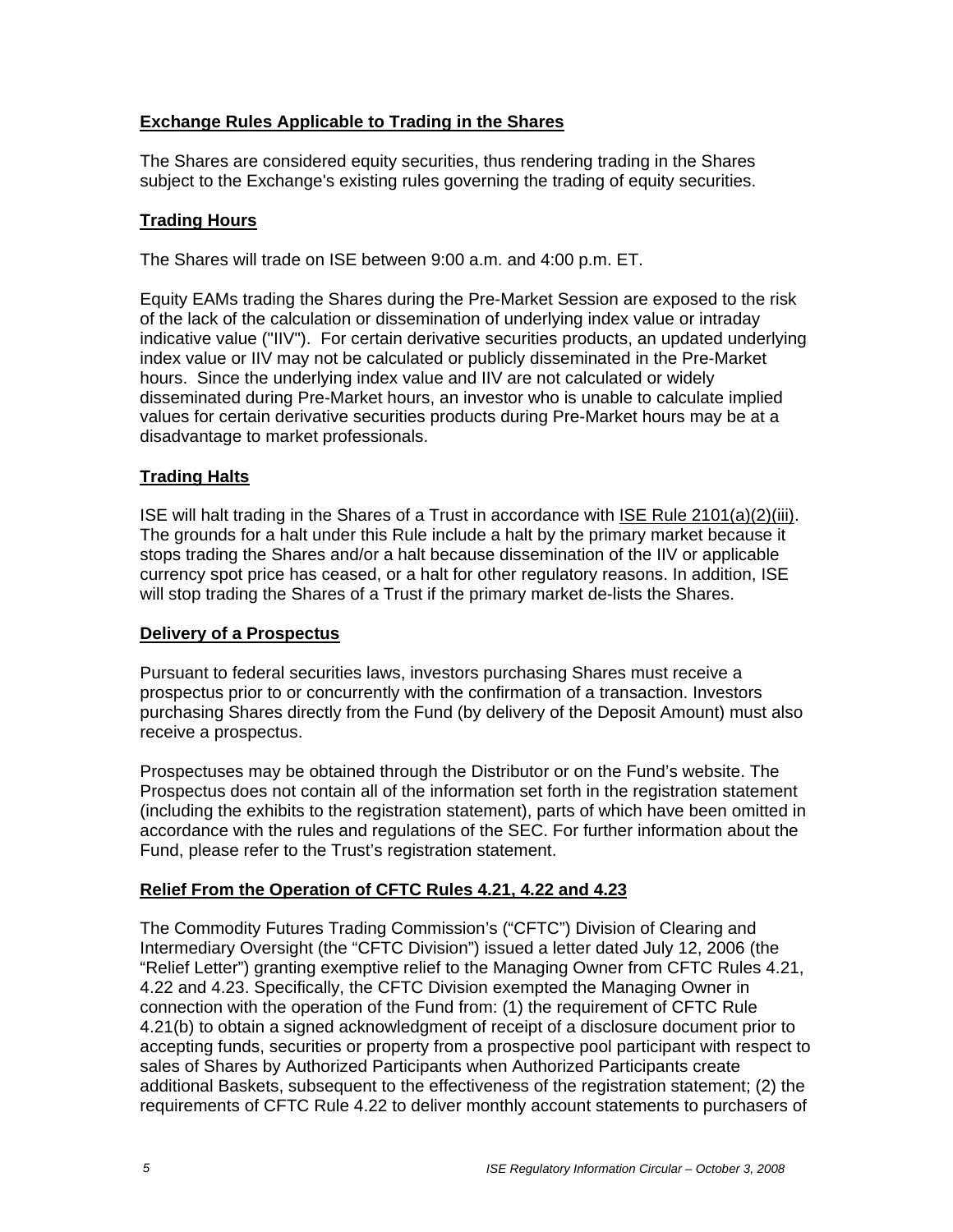Shares; and (3) the requirement of CFTC Rule 4.23 to keep required books and records at the Managing Owner's main business office to the extent that such books and records are maintained at the offices of the Trustee or Distributor. The exemption from CFTC Rule 4.21(b) is expressly conditioned on the information required in the disclosure document being maintained and kept current on websites of the Fund, Managing Owner, Amex and the SEC.

For further information regarding these exemptions, members and member organizations are referred to the full text of the Relief Letter and the Fund's registration statement.

## **Exemptive, Interpretive and No-Action Relief Under Federal Securities Regulations**

The SEC has issued exemptive, interpretive or no-action relief from certain provisions of rules under the Securities Exchange Act of 1934 (the "Act") regarding trading in the Shares.

# **Regulation M Exemptions**

The Funds are exempted under paragraph (d) of Rule 101, permitting persons who may be deemed to be participating in a distribution of the Shares to bid for or purchase Shares during their participation in such distribution. The Funds are also exempted under paragraph (d) of Rule 101 to permit the Index Sponsor, DB London, to publish research during the applicable restricted period on the Fund's website. The No-Action Letter also exempted the Fund under paragraph (e) of Rule 102, permitting the Fund and its affiliated purchasers to redeem Shares in Baskets during the continuous offering of Shares.

# **Section 11(d)(1); SEC Rules 11d1-1 and 11d1-2**

The SEC has taken a no-action position under Section 11(d)(1) that will permit brokerdealers that do not create Shares but engage in both proprietary and customer transactions in such Shares exclusively in the secondary market to extend or maintain or arrange for the extension or maintenance of credit on the Shares, in connection with such secondary market transactions. For broker-dealers other than the Distributor that engage in the creation of Shares, the SEC has also taken a no-action position under Rule 11d1-2 that will cover the extension or maintenance or the arrangement for the extension or maintenance of credit on the Shares that have been owned by the persons to whom credit is provided for more than 30 days.

The exemptions from Rule 10a-1 and Rules 101 and 102 of Regulation M and no-action positions taken under Rule 200(g) of Regulation SHO, Section 11(d)1 and Rule 11d1-2 are subject to the condition that such transactions in Shares or any related securities are not made for the purpose of creating actual, or apparent, active trading in or raising or otherwise affecting the price of such securities.

#### **This Regulatory Information Bulletin is not a statutory Prospectus. Equity EAMs should consult the Trust's Registration Statement, SAI, Prospectus and the Fund's website for relevant information.**